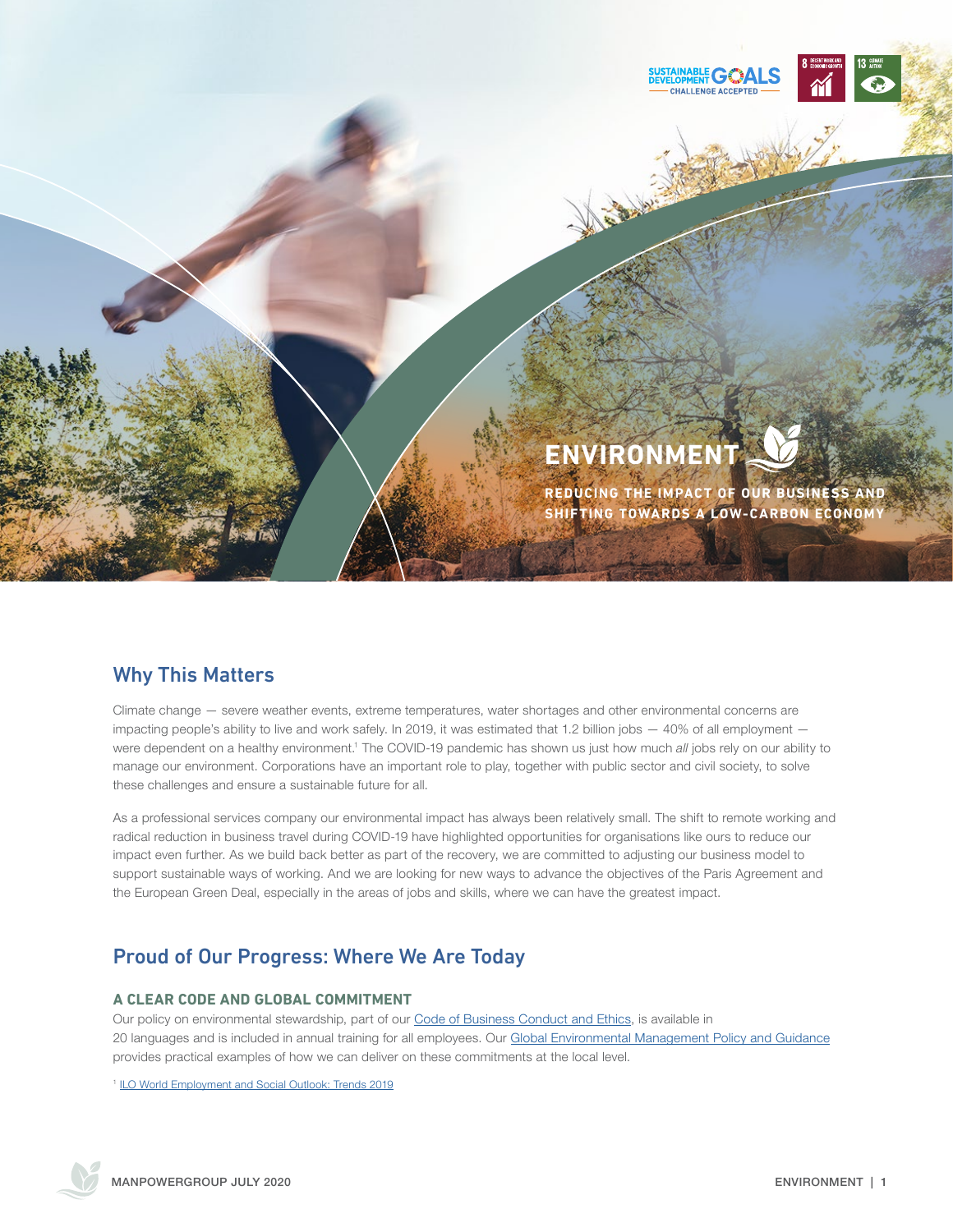#### **LOCAL ACTIONS, GLOBAL IMPACT**

Over the last ten years, we have implemented a number of initiatives, supported globally, delivered locally, to reduce the impact of our operations around the world:

- Reducing energy use and resulting emissions in our offices, by replacing lighting and electronics, consolidating data centres, conducting energy audits, and promoting employee-driven programmes.
- Reducing the impact of business travel by investing in virtual meeting and collaboration platforms, sourcing fleet vehicles with lower carbon impact, limiting air travel when possible, and subsidising public transport costs for commuting.
- Reducing office waste by printing less and recycling and upcycling furniture and electronics.

2019 saw reductions in all of these areas, and we are setting ambitious goals for 2021 and beyond, especially around business travel and renewable energy in headquarter buildings in many locations.

#### **GREEN CERTIFICATION AND EXTERNAL VALIDATION**

Sixty percent of our key market headquarters are in green buildings with certifications from LEED, HQE, BREAM and NABERS, and half of our key market operations have obtained ISO 14001 certification for their environmental management systems.

We partner with EcoVadis, provider of the world's most trusted business sustainability ratings, to assess our environmental management systems in key markets around the world and aim to achieve Gold or Silver ratings in 30 markets. To date, more than 20 countries — half of them key markets — are already assessed, with a majority rated Gold or Silver.

Our participation in the Carbon Disclosure Project (CDP) means we can be transparent about our initiatives and impact to global stakeholders, while supporting us in identifying opportunities for improvement. In 2019, we completed our 9th [CDP Report](https://manpowergroup.com/wcm/connect/02328a28-aec4-424b-a42f-ff49dfc50101/2019+CDP+Report.pdf?MOD=AJPERES&CVID=mXobMvY) and received a rating in the "Awareness" band, on par with industry and regional averages.

#### **EVOLVING OUR STRATEGY AND REPORTING**

Since 2018 we've engaged with EcoAct, a leading international climate change advisory and consultancy, to undertake a wholesale review of our environmental management and reporting strategy. We identified key actions to enhance our strategy and focus our resources for greatest impact, starting with developing a more robust data capture and calculation methodology that is enabling more accurate assessment of our footprint. The new methodology uses raw data from 14 of our largest operations, representing approximately 70% of our total employee population and 80% of our revenues, as well as contextbased intensity metrics that consider the different activities of headquarters, branch offices and data centres. We are already seeing that more access to accurate data is enabling us to set better informed targets and more ambitious goals.

### Ambitious for Improvement: What Next

No war, no recession, no previous pandemic has had such a dramatic impact on emissions of CO2 over the past century as COVID-19 has in a few short months. Multiple sources indicate we are now living through an unrivalled drop in carbon output.<sup>2</sup> We have an opportunity to retain this progress as we recover and build back by reimagining work and workplaces. Like many organisations, we saw remote work jump from 20% to 85% of staff during the pandemic, and business travel hit rock bottom lows. We are now reviewing how we use office space for collaboration and innovation – to add value, not just as a default – and how much business travel is really necessary. Alongside other members of the World Economic Forum CEO Climate Action Group, we are setting ambitious goals including reducing business travel by at least 25% versus pre-COVID norms.

We also recognise that as a global leader in innovative workforce solutions, we can have the greatest impact by helping people retrain and reskill for jobs in a low carbon economy. Although current projections for green job creation remain low in the next two years, we are looking now at the skills people will need to transition to these and other new tech roles as they evolve. We are also helping people retrain and reskill from sectors that will lose jobs, as part of our commitment to ensuring a sustainable work environment that can reduce inequity. We will continue to invest in skills, innovation and technology to accelerate progress toward a new future of work that is more sustainable, more resilient and more equitable.

<sup>2</sup> [Climate change and coronavirus: Five charts about the biggest carbon crash, BBC 2020](https://www.bbc.com/news/science-environment-52485712)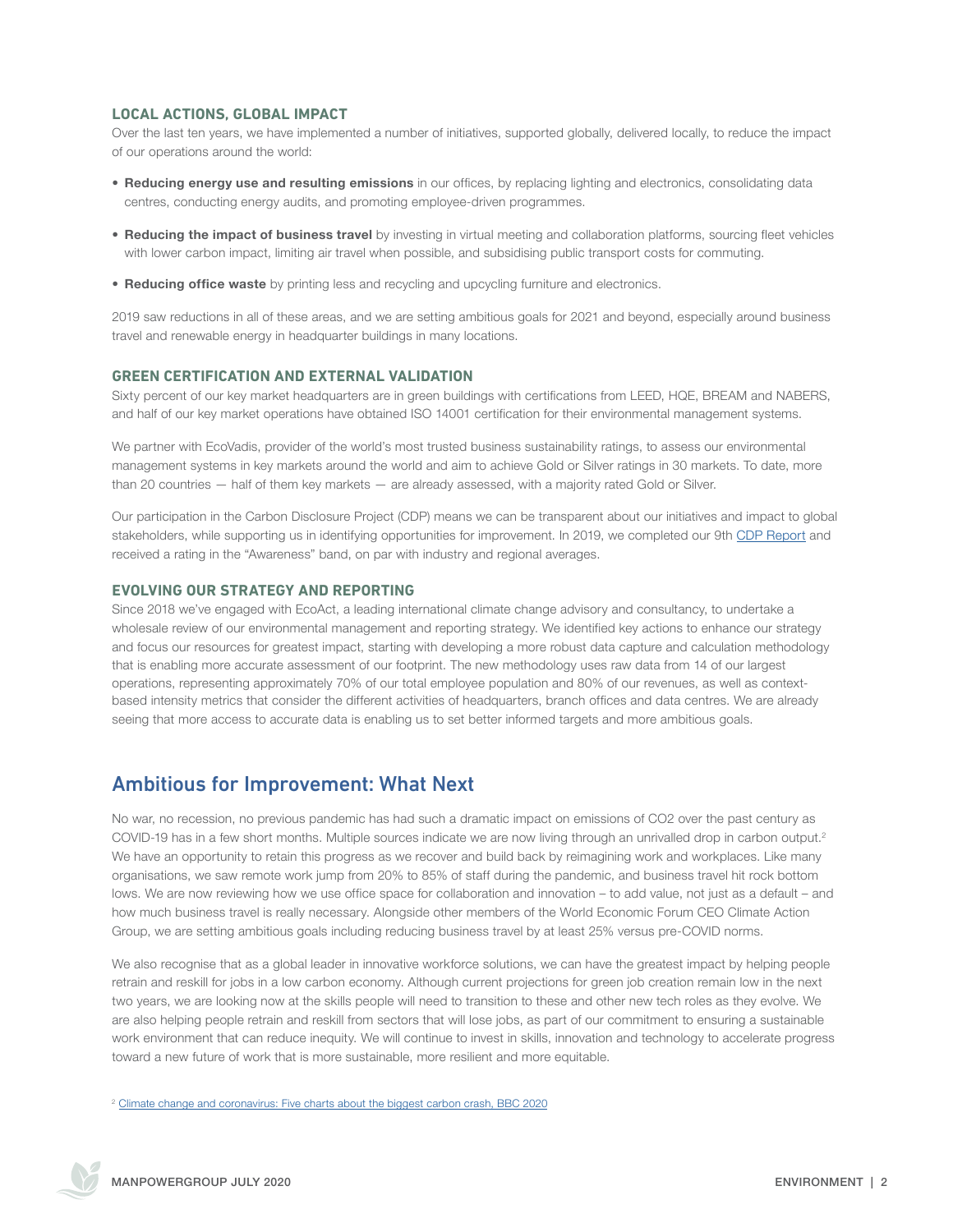| <b>ENVIRONMENTAL MANAGEMENT INDICATORS</b>                              | 2017 | 2018 | 2019 |
|-------------------------------------------------------------------------|------|------|------|
| Key markets with ISO 14001 certification                                | 40%  | 50%  | 50%  |
| Key market headquarters in "green" certified buildings                  | 53%  | 60%  | 60%  |
| Countries assessed by EcoVadis                                          | 13   | 20   | 22   |
| Countries rated Gold or Silver for environmental management by EcoVadis | 62%  | 65%  | 72%  |

| <b>ENVIRONMENTAL PERFORMANCE INDICATORS</b>    | 2018    | 2019    |
|------------------------------------------------|---------|---------|
| Total energy consumption (MWh)                 | 199.849 | 163,956 |
| Energy from renewable sources (in key markets) | 14%     | 11%     |
| Scope 1 GHG emissions (tCO2e)                  | 26.280  | 21,499  |
| Scope 2 GHG emissions (tCO2e)                  | 28.479  | 23,955  |
| Scope 3 GHG emissions (tCO2e)                  | 47.623  | 41,853  |
| Scope 1 + 2 emissions per \$million revenue    | 2.49    | 2.16    |
| Scope 1 + 2 emissions per FTE                  | 1.85    | 1.58    |
| Water consumption (MIO m3)                     | 0.32    | 0.36    |
| Total waste generated (t)                      | 2.782   | 2,345   |
| Waste not recycled (t)                         | 1.396   | 843     |
| Waste recycled (t)                             | 1.386   | 1.502   |
| Percentage of waste recycled                   | 50%     | 64%     |

#### **NOTE ON PERFORMANCE DATA**

In 2018, after a review of our environmental reporting approach, we determined that a more robust data collection and reporting methodology was required to enable accurate capture and calculation of our footprint. We engaged environmental consultancy EcoAct to develop and pilot a new approach in 14 key markets representing 80% of our worldwide operations. The methodology is context-based, considering different activities and consumption behaviours of headquarters, branch offices and data centres to make informed estimates where consumption data is unavailable. The approach also considers other Scope 3 impacts not previously reported. We were not able to reverse-apply the new methodology to prior years and comparison with previously reported data is not meaningful. Therefore we have established 2018 as our new baseline year.

Some 2018 figures have been restated following receipt of corrected data.

Unless otherwise noted, all data is uplifted to represent 100% of worldwide operations.